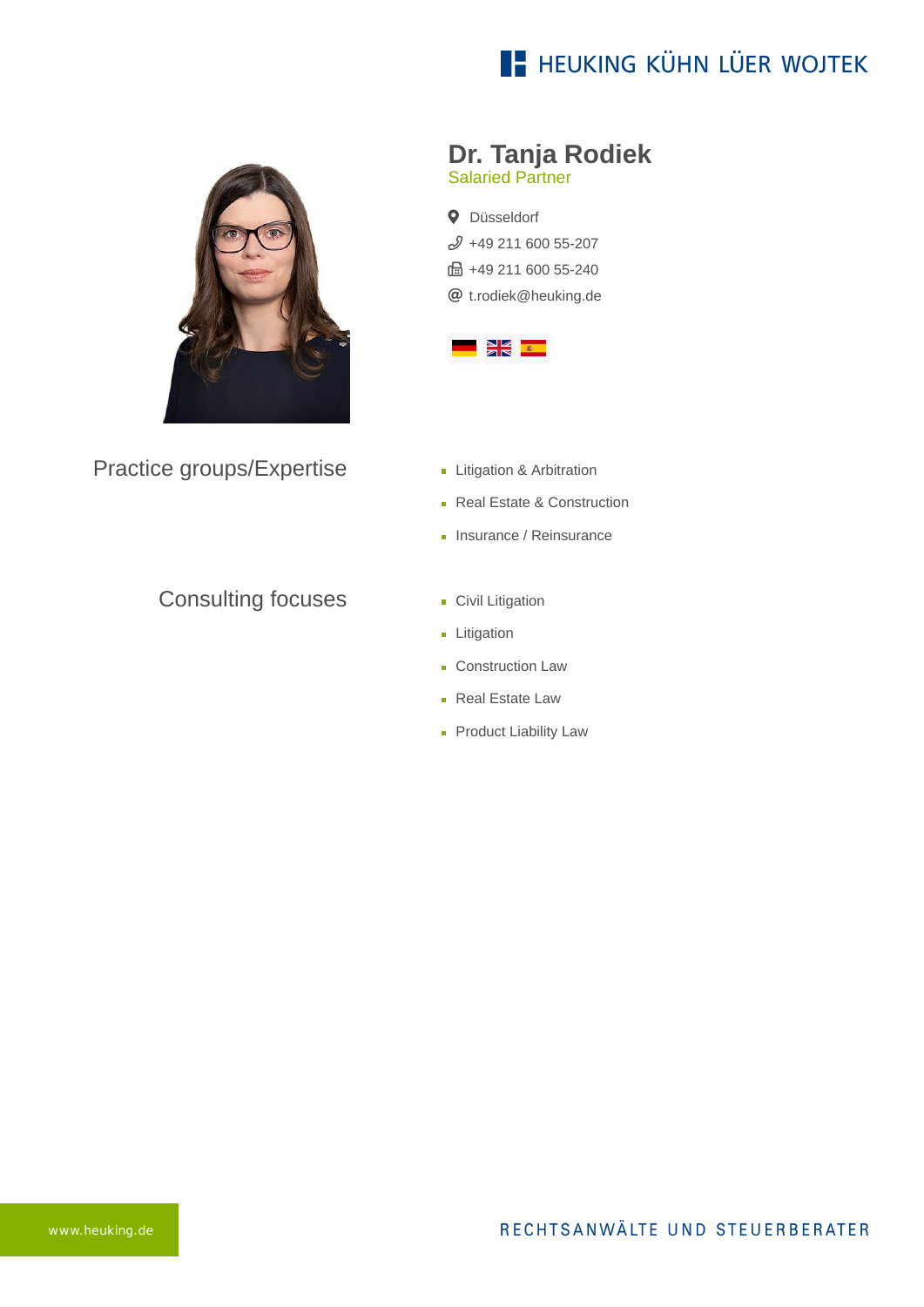## **E- HEUKING KÜHN LÜER WOJTEK**

| Vita                               | <b>Admitted</b><br>since 2016                                                                                                                                                    |
|------------------------------------|----------------------------------------------------------------------------------------------------------------------------------------------------------------------------------|
|                                    | <b>Education and former activities</b>                                                                                                                                           |
|                                    | <b>Noerr LLP</b><br>2016                                                                                                                                                         |
|                                    | Legal Trainee (Referendarin) at the Higher Regional Court<br>of Duisburg, the German Embassy in Madrid and Chubb<br><b>Insurance Company of Europe SE in London</b><br>2013-2015 |
|                                    | Research Assistant at Noerr LLP (Düsseldorf)<br>2012-2014                                                                                                                        |
|                                    | Doctoral studies at the University of Münster<br>2011-2014                                                                                                                       |
|                                    | University of Münster and Universidad Pública de Navarra<br>in Pamplona<br>2005-2011                                                                                             |
| <b>Affiliations</b>                | International Bar Association (IBA)                                                                                                                                              |
|                                    | - Deutsch-Spanische Juristenvereinigung e.V.                                                                                                                                     |
|                                    | Deutscher Juristinnenbund e.V.                                                                                                                                                   |
| <b>References</b>                  | • 139 lawyers recognized as Best Lawyers                                                                                                                                         |
|                                    | Best Lawyers ranking published: 127 Heuking lawyers<br>recognized                                                                                                                |
|                                    | Insolvency proceedings terminated: Esprit regains control<br>over European business                                                                                              |
|                                    | - Heuking achieves restructuring of ESPRIT group by means<br>of insolvency plans                                                                                                 |
|                                    | More than ever before: Best Lawyers awards 111 Heuking<br>lawyers                                                                                                                |
| <b>Publications</b><br>(Selection) | Die Produkthaftung im Europäischen Kollisionsrecht<br>Dissertation, 2014                                                                                                         |
|                                    | You can find all publications on the lawyer profile of Dr. Tanja<br>Rodiek at heuking.de.                                                                                        |